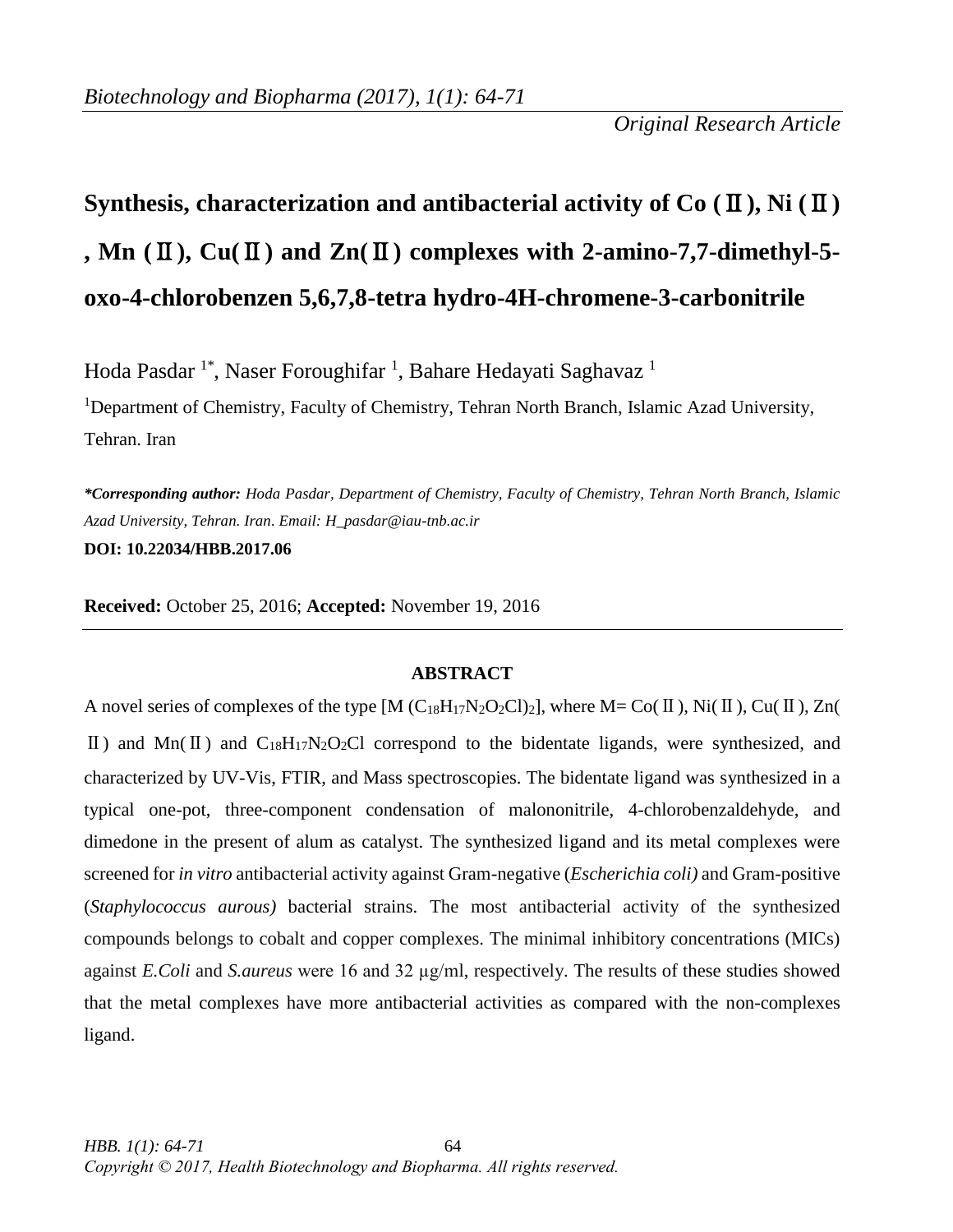*Keywords:* Bidentate ligand, antibacterial activity, metal complexes, escherichia coli, staphylococcus aurous.

### **INTRODUCTION**

 Pyran, as a modified prominent structure, is found in numerous active compounds [1]. Benzopyran derivatives have gained a unique position in drug discovery due to their broad range of biological activities such as anticoagulants, anticancer agents, spasmolytic, antianaphylactic [2-5]. 4H-pyrans containing heterocyclic ring are increasingly used for their pharmaceutical activities [6]. These compounds can be used for the treatment of neurodegenerative diseases, including Alzheimer's disease, as well as for the treatment of schizophrenia and myoclonus [7]. Strategies for the synthesis of these compounds have varied from one-pot to multi-step approaches [8]. The common method involves one-pot, threecomponent condensation of malononitrile, aldehyde and dimedone in different conditions. Various catalysts such as Na2SeO4, acetic acid, tetramethylbenzyl ammonium bromide, KFalumina and  $K_2CO_3$  have been used for these syntheses [9-13]. In this study, Potassium alum was used as catalyst for the synthesis of the compound. Moreover, the experimental procedure for this reaction is remarkably simple and without using of hazardous and expensive organic solvents. However, the discovery of

these complexes with metal ions is more effective routes for drug delivery [14]. Numerous studies showed these complexes can be used to treat diabetes mellitus, some bacterial infections or even cancers [15]. Due to their easy preparation and biological activity of pyran and its complexes, they have received considerable attention in medicinal chemistry [16-18]. In this study, we synthesized 2-Amino-4H-

chromone-3-carbonitrile derivatives with various metal ions such as  $Cu$  ( $\mathbb{I}$ ),  $Co$  ( $\mathbb{I}$ ),  $Ni$  ( $\mathbb{I}$ ),  $Mn$  $(\Pi)$  and  $\text{Zn}(\Pi)$ . The antibacterial activity of the ligand and its metal complexes were reported.

#### **MATERIALS AND METHODS**

Chemicals were purchased from Merck Company. The FTIR spectra (KBr), in the range of 4000-450 cm-1 , were recorded on a standard 3577 Brucker IR spectrometer (USA). The <sup>1</sup>HNMR spectra of the ligands were recorded on a Brucker 500 MHz spectrometer (USA), CDCl<sup>3</sup> with TMS as an internal standard. The UV-Vis spectra of the compounds were recorded on a Bio-TEK, kon TRON 922 spectrophotometer. The Mass spectra were run at 70 eV at 230 °C with Agilent technologies (China). The progress of the reaction was monitored using thin-layer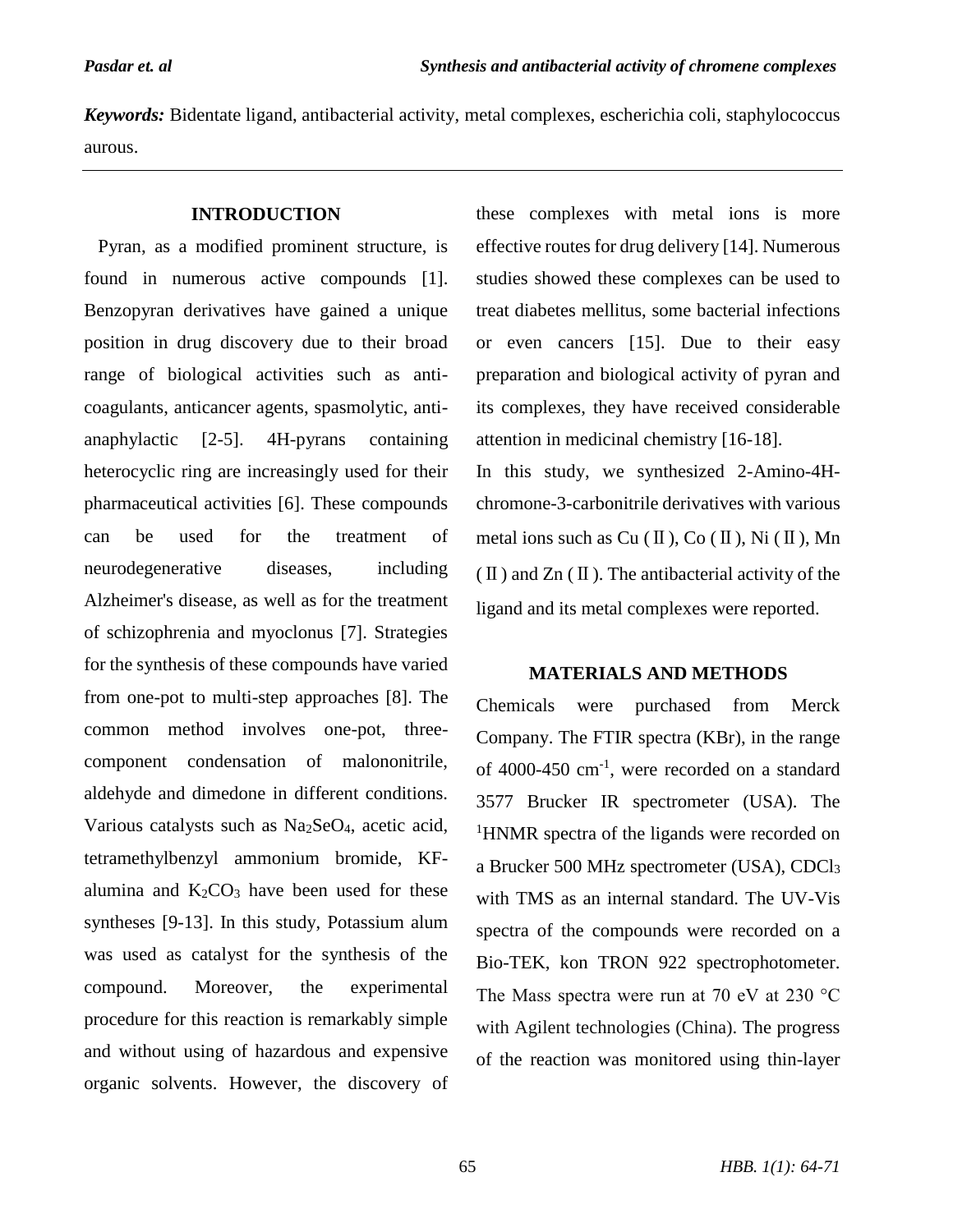chromatography (TLC) using  $CH_2Cl_2/EtOAc$ (3:1) as an eluent.

## **Synthesis of 2-Amino-7, 7-dimethyl-5-oxo-4 chlorobenzen5, 6, 7, 8-tetra hydro-4H chromene-3-carbonitrile**

In a typical reaction for the preparation of tetrahydrobenzopyran [19] the mixture of an aromatic aldehyde, malononitrile, dimedone and Potassium Alum were dissolved in 10 ml of distilled water using mechanical stirring and refluxed for 6 hours. The progress of the reaction was monitored by TLC. The obtained mixture was cooled, and the product was refined by recrystallization process in hot ethanol.

*FTIR (KBr): max=3372, 3178, 2967, 2186, 1674, 1597 cm-1 . <sup>1</sup>H NMR (500 MHz, DMSO-d6): = 1.08 (s, 3H, CH3), 1.12 (s, 3H, CH3), 2.26 (s, 2H, CH2), 2.46-2.48 (m, 2H, CH2), 4.43(s, 1H, CH), 6.58(s, 2H, NH2), 7.18-7.28(m, 4H, ArH) (ppm).*

#### **Synthesis of the transition metal complexes**

The reaction of the ligands with Cobalt  $(\Pi)$ , Nickel  $(\Pi)$ , Copper  $(\Pi)$ , Manganese $(\Pi)$  and Zinc  $(\Pi)$  ions with 2:1 molar ratio (ligand: metal) afforded the corresponding transition metal complexes.

Two different methods were used to prepare the metal complexes, as follows:

#### **Non-direct method**

 To a solution consisting of 2 mM of the ligand in 20 ml of DMSO, was slowly added a solution of 1 mM appropriate metal nitrate in 10 ml of DMSO with stirring. The mixture was refluxed for 3 hours and placed on ice-cold water. The resulting metal complex was filtered and washed with ether and dried over calcium chloride in a vacuum desiccator.

#### **Direct method**

*A* mixture solution of 2 mM malononitrile, 2 mM dimedone, and 2 mM 4-chlorobenzaldehyde in distilled water was added to a solution of 1 mM metal nitrate in water containing Potassium alum as a catalyst. The solution was stirred for 30 min, and refluxed for 5 hours. The solid complex precipitation was filtered off and washed with hot ethanol. The complexes are air-stable and soluble in DMF and DMSO.

#### **Antibacterial activity**

The antibacterial activities of the compounds in this study were determined by micro broth dilution method [20] against a Gram-positive (*Staphylococcus aurous PTCC 1112*), and a Gram-negative bacteria (Escherichia Coli PTCC 1330) using Muller-Hinton Agar (MHA) as the medium.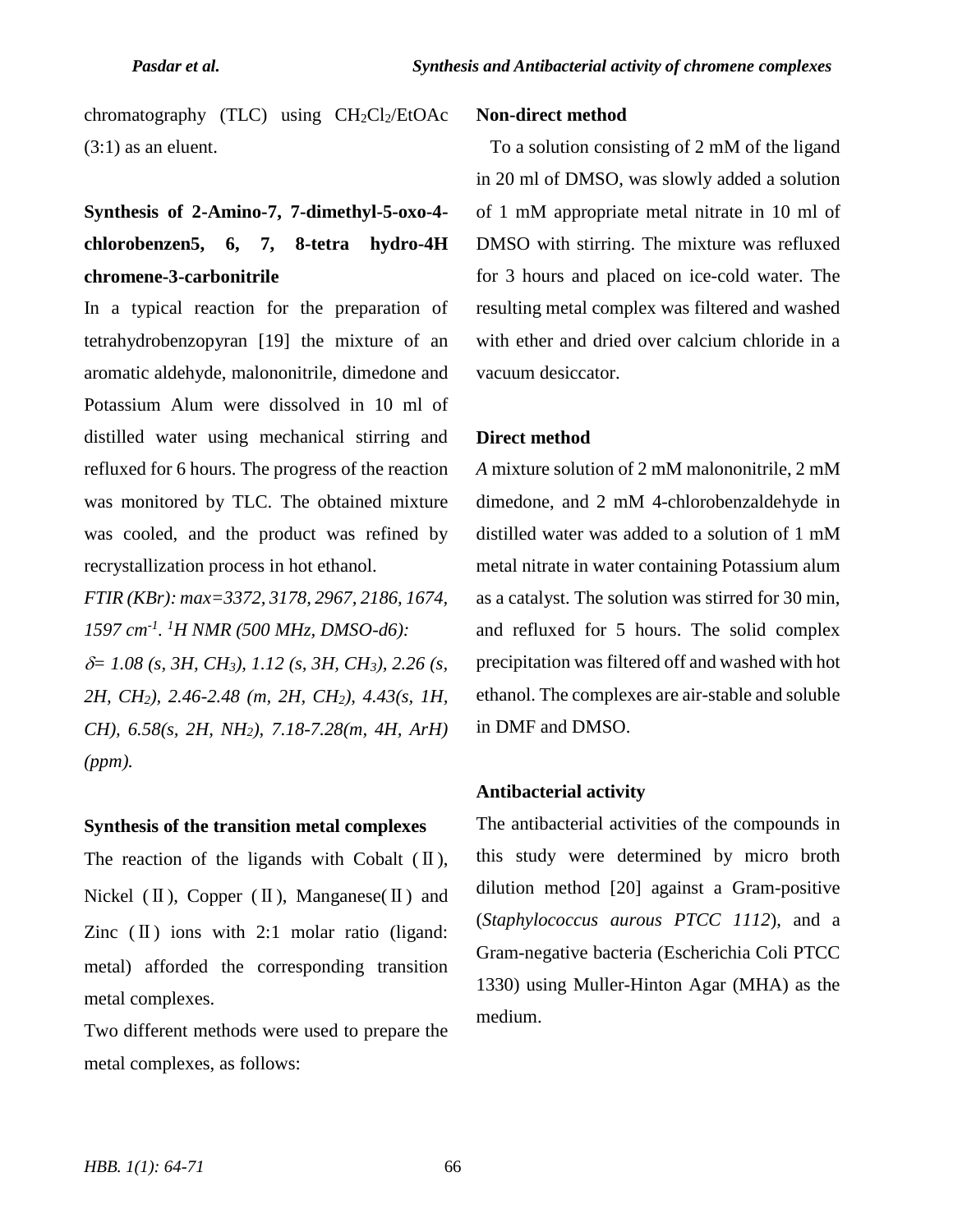The synthesized compounds were dissolved in DMSO. The plates were incubated for 24 hours at  $35^{\circ}$ C.

#### **RESULTS**

chlorobenzen-5,6,7,8-tetra hydro-4H-chromene-

The 2-amino-7,7-dimethyl-5-oxo-4-

3-carbonitrile was synthesized by the reaction of dimedone, malononitrile and 4chlorobenzaldehyde in the presence of potassium Alum and water (Scheme 1).



2-Amino-7, 7-dimethyl-5-oxo-4-Chlorobenzen5, 6, 7, 8-tetra hydro-4Hchromene-3-carbonitrile



The complexes were prepared by the reaction of ligand with metal salts in the molar ratio 2:1 in refluxing conditions. The complexes of  $Co$  ( $\mathbb{I}$ ), Ni ( $\Pi$ ), Cu ( $\Pi$ ), Mn ( $\Pi$ ) and Zn ( $\Pi$ ) are stable at room temperature. These complexes are insoluble in water and many common organic solvents but are readily soluble in strong solvents

such as DMSO and DMF. The analytical data showed that the complexes had 1:2 stoichiometry of the type  $ML_2$ , where  $M = Co (II)$ , Ni (II), Cu  $(\Pi)$ , Mn  $(\Pi)$ , Zn  $(\Pi)$  and L= pyran ligand. Fig.1 shows the proposed structure of metal complexes.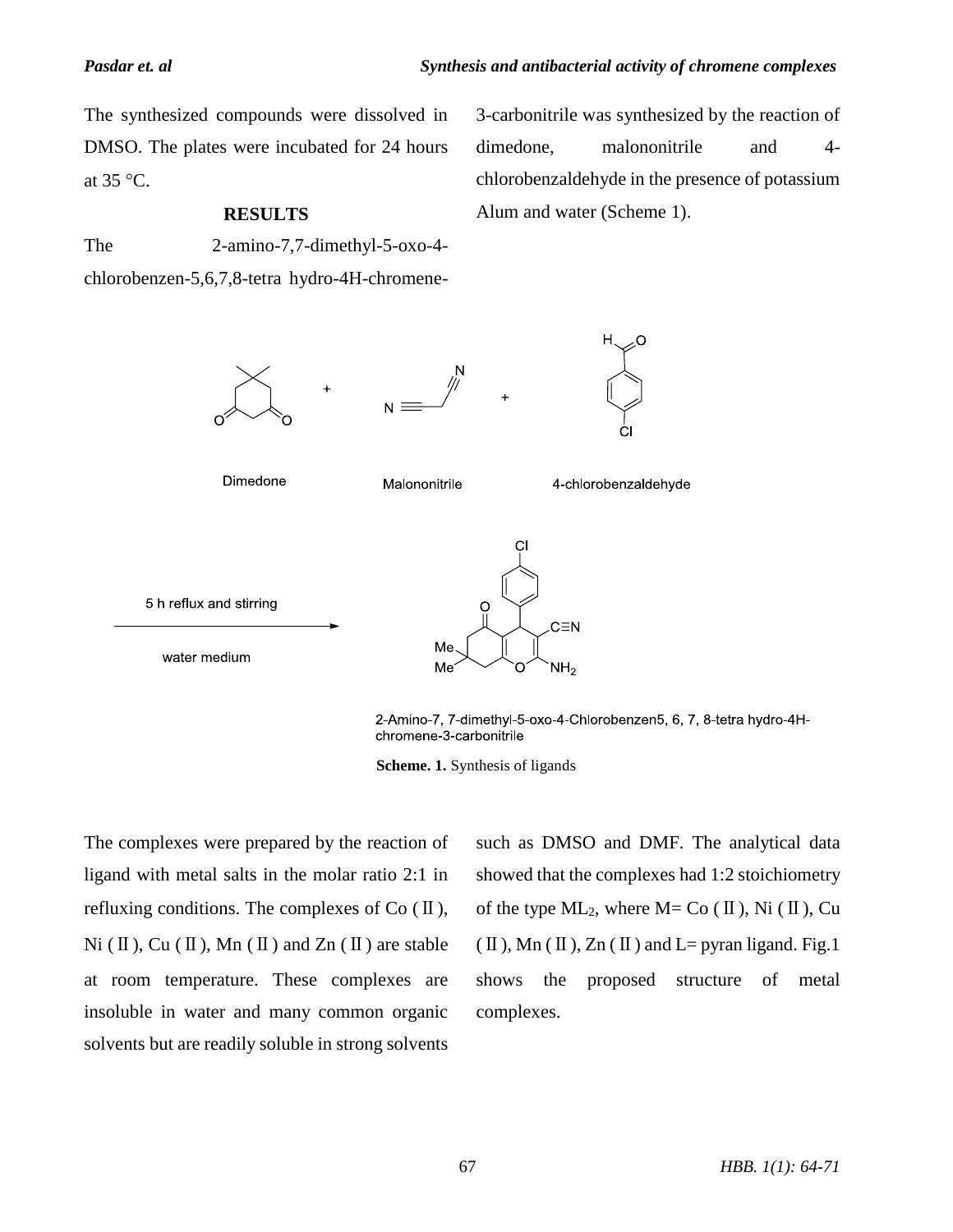

 $M = Co(H), Ni(H), Cu(H), Mn(H)$  and  $Zn(H)$ 

**Figure. 1.** Propsed structure of Metal complexes

#### **DISCUSSION**

#### **FTIR spectra**

The FTIR spectra of the prepared ligand, and its metal complexes exhibited characteristic bands of the functional groups and are presented in Table 1.

The FTIR spectrum of the ligand shows bands at 3372 and 3178  $cm^{-1}$  assigned to  $v(N-H)$ . The other bands at  $1674$  and  $1361$  cm<sup>-1</sup> are assigned to  $v(C=O)$  (carbonyl) and  $v(C-O)$  stretching vibrations, respectively [19]. The spectrum of the free ligand had shown a band in 2156 cm-1 assigned to  $v(C= N)$  indicating the formation of the cyano ligand. No band was observed in the FTIR spectra of the metal complexes in 2100 cm-<sup>1</sup>. The absence of  $v(C= N)$  (cyanide) suggests coordination of cyanide group to the metal ions. The presence of a new band in  $1660 \text{ cm}^{-1}$  can be assigned to  $v(C=N)$ .

#### **Electronic absorption spectra**

The electronic absorption spectra of the ligand, and its metal complexes were obtained at room temperature using DMSO as the solvent. UV-vis spectrum of ligand shows essential bands at 274 and 321 nm, which were attributed to  $\pi \rightarrow \pi^*$  and n→π<sup>∗</sup> , respectively [21]. The electronic absorption spectrum of Ni (II) complex was characterized by a broad band in the region 350 and 420 nm which may be assigned to two allowed transitions  ${}^{1}A_{1}g\rightarrow {}^{1}Eg$  and  ${}^{1}A_{1}g\rightarrow {}^{1}B_{2}g$ , respectively [21]. The Co  $(\Pi)$  complex shows absorption in the region 350 nm [22]. The UV-Vis spectrum of  $Cu$  ( $II$ ) complex shows bands at 243 and 399 nm which may be due to  ${}^{2}B_{1}g \rightarrow {}^{2}Eg$ and  ${}^{2}B_{1}g \rightarrow {}^{2}A_{2}g$  respectively [23]. The electronic spectrum of Mn  $(\Pi)$  complex showed weak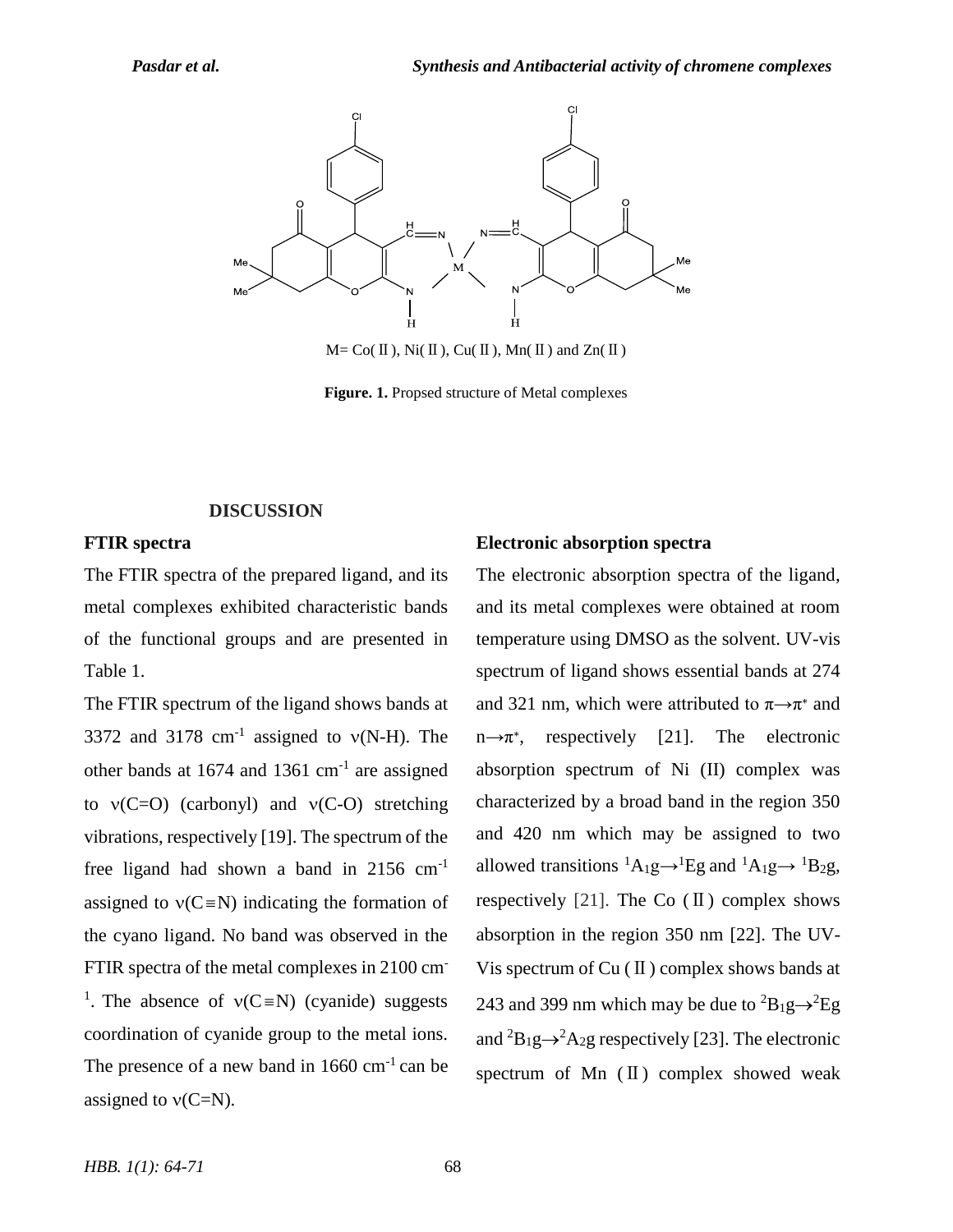absorption at 310 nm, which may be assigned to

 ${}^{6}A_1g \rightarrow {}^{4}E_g$  transition [24].

| mpounds                        | v(MH)<br>$cm^{-1}$ | $v(C \equiv N)$<br>$cm^{-1}$ | $v(C=N)$<br>$cm^{-1}$ | $v(C=O)$ cm <sup>-1</sup> | $v(C-O)$<br>(phenolic<br>$cm^{-1}$ ) | $v(M-N)$ |
|--------------------------------|--------------------|------------------------------|-----------------------|---------------------------|--------------------------------------|----------|
| Ligand, $C_{16}H_{16}O_2N_2Cl$ | 3372               | 2191                         | -                     | 1674                      | 1361                                 |          |
| $[C_{37}H_{37}O_4N_4Cl_2Co]$   | 3446               | ۰                            | 1669                  | 1687                      | 1314                                 | 512      |
| $[C_{37}H_{374}O_4N_4Cl_2Cu]$  | 3327               | $\qquad \qquad -$            | 1650                  | 1710                      | 1352                                 | 514      |
| $[C_{376}H_{37}O_4N_4Cl_2Zn]$  | 3497               | ۰                            | 1660                  | 1790                      | 1310                                 | 520      |
| $[C_{37}H_{37}O_4N_4Cl_2Ni]$   | 3425               |                              | 1660                  | 1685                      | 1314                                 | 515      |
| $[C_{36}H_{37}O_4N_4Cl_2Mn]$   | 3358               |                              | 1647                  | 1693                      | 1358                                 | 510      |

**Table. 1.** FTIR frequencies  $(cm<sup>-1</sup>)$  of the ligand and its metal complexes

#### **Mass spectral studies**

Mass spectroscopy has been used as a powerful structural characterization technique in coordination chemistry. The mass spectrum of the ligand showed a molecular ion peak at *m/z*  328 which is equivalent to its molecular weight whereas the molecular ion peak for the  $Co(\Pi)$ ,  $Ni(II)$ ,  $Cu(II)$  Mn (II) and Zn complexes were observed at *m/z*= 731,731 ,736, 727 and 738 respectively, which are equal to their molecular mass.

#### **Antibacterial activity**

The antibacterial activities of the synthesized compounds were investigated against *E.coli* and *S.aureus* bacteria strains by minimal inhibitory

concentration (MIC) method which is presented in Table 2.

It has been suggested that the ligands with the nitrogen and oxygen donor atoms inhibit enzyme activity, since the enzymes which require these groups for their activity appear to be especially more susceptible to deactivation by metal ions. Moreover, coordination reduces the polarity of the metal ion essentially because of the partial sharing of its positive charge with the donor groups within the chelate ring system formed during coordination. Increasing the lipophilic nature of the central metal atom leads to effective permeation through the lipid layer of microorganism to destroy it aggressively [25]. As depicted in Table 2, the cobalt and copper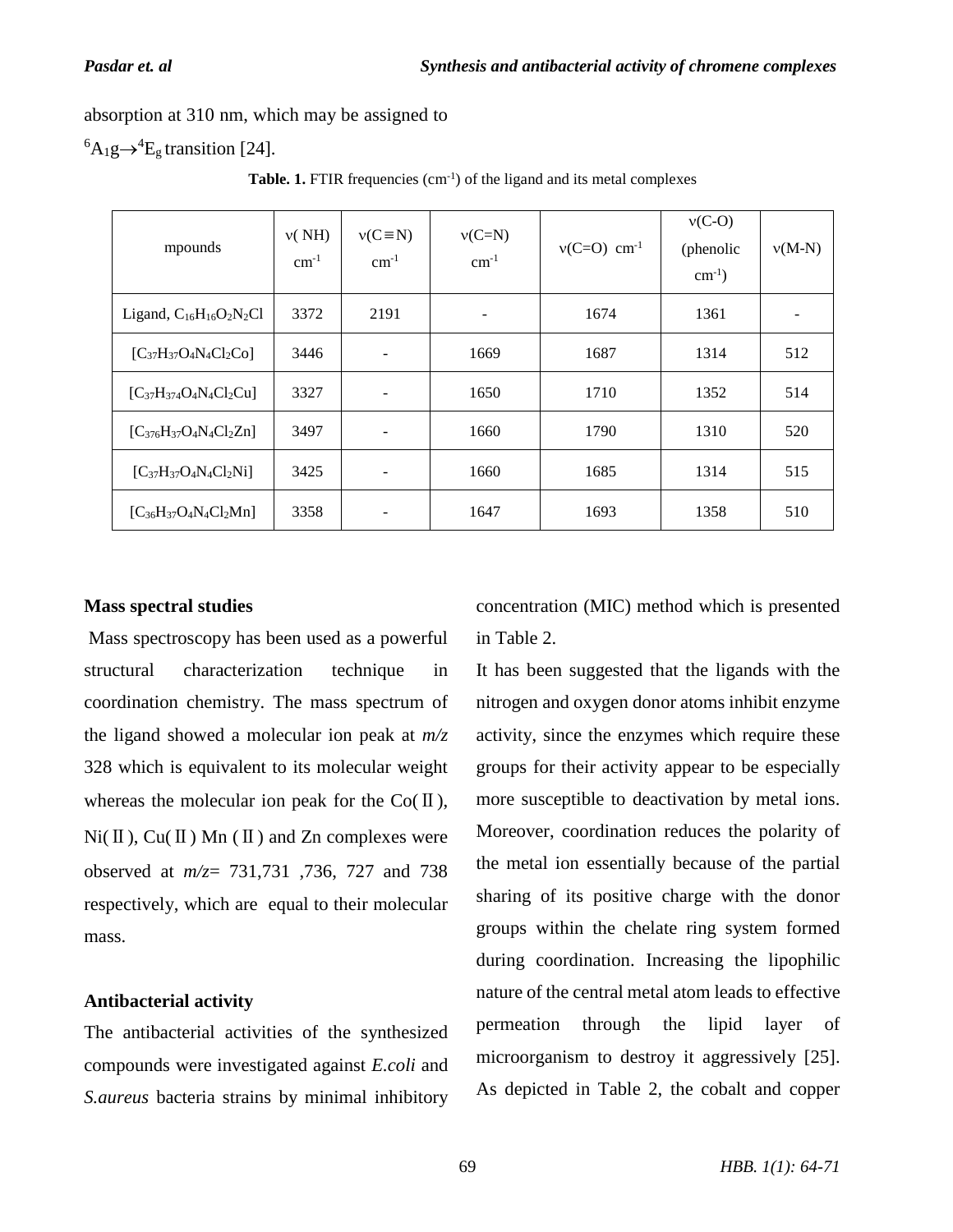complexes showed the highest antibacterial activity against bacterial strains while manganese and zinc complexes showed the lowest activity against *S.aureus* and *E.Coli,* respectively*.* The other compounds have moderate activity against all bacterial strains.

|                              | $MIC(\mu g/ml)$ |                 |  |  |
|------------------------------|-----------------|-----------------|--|--|
| Compounds                    | bacteria        |                 |  |  |
|                              | E.Coli          | <i>S.aureus</i> |  |  |
| Ligand,                      |                 |                 |  |  |
| $C_{18}H_{17}O_2N_2Cl$       | 64              | 128             |  |  |
| $[C_{37}H_{37}O_4N_4Cl_2Co]$ | 16              | 32              |  |  |
| $[C_{37}H_{37}O_4N_4Cl_2Cu]$ | 16              | 32              |  |  |
| $[C_{37}H_{37}O_4N_4Cl_2Zn]$ | 64              | 64              |  |  |
| $[C_{37}H_{37}O_4N_4Cl_2Ni]$ | 32              | 64              |  |  |
| $[C_{37}H_{37}O_4N_4Cl_2Mn]$ | 32              | 128             |  |  |

**Table. 2.** Antibacterial activities of the synthesized compounds

#### **CONCLUSION**

The pyran ligand containing cyano and amino groups, 2-Amino-7, 7-dimethyl-5-oxo-4- Chlorobenzen 5, 6, 7, 8-tetra hydro-4Hchromene-3-carbonitrile was synthesized. The ligand and its metal complexes with Copper (Ⅱ ), Cobalt  $(\Pi)$ , Nickel  $(\Pi)$  Zinc  $(\Pi)$  and Manganese (II) ions were characterized by FTIR, UV-Vis and mass spectroscopies. The complexes coordinated by N carbonitrile and N amine atoms of the ligand. In addition, the ligand and its metal complexes were evaluated for *in vitro* antibacterial activity against Gram-negative bacteria; *Escherichia coli,* and Gram-positive bacteria; *Staphylococcus aureus* using the micro broth dilution method. The MIC values indicate

that complexes have more antibacterial activity compared to free ligand. The pyran ligand had more effect on *E.Coli* compared to S.aureus. The most antibacterial activity of synthesized compounds belongs to Co and Cu complexes. Their MICs against *E.Coli*, *S.aureus*, were 16 and 32 µg/ml, respectively.

#### **REFERENCES**

**[1].** Kella-Bennani A, Soufiaoui M, Kerbal A, Fkih-tetouani S, Bitit N. *Tetrahedron*, 1995; 51: 10923-28.

**[2].** Goel A, Ram VJ. *Tetrahedron*, 2009; 65: 7865-7913